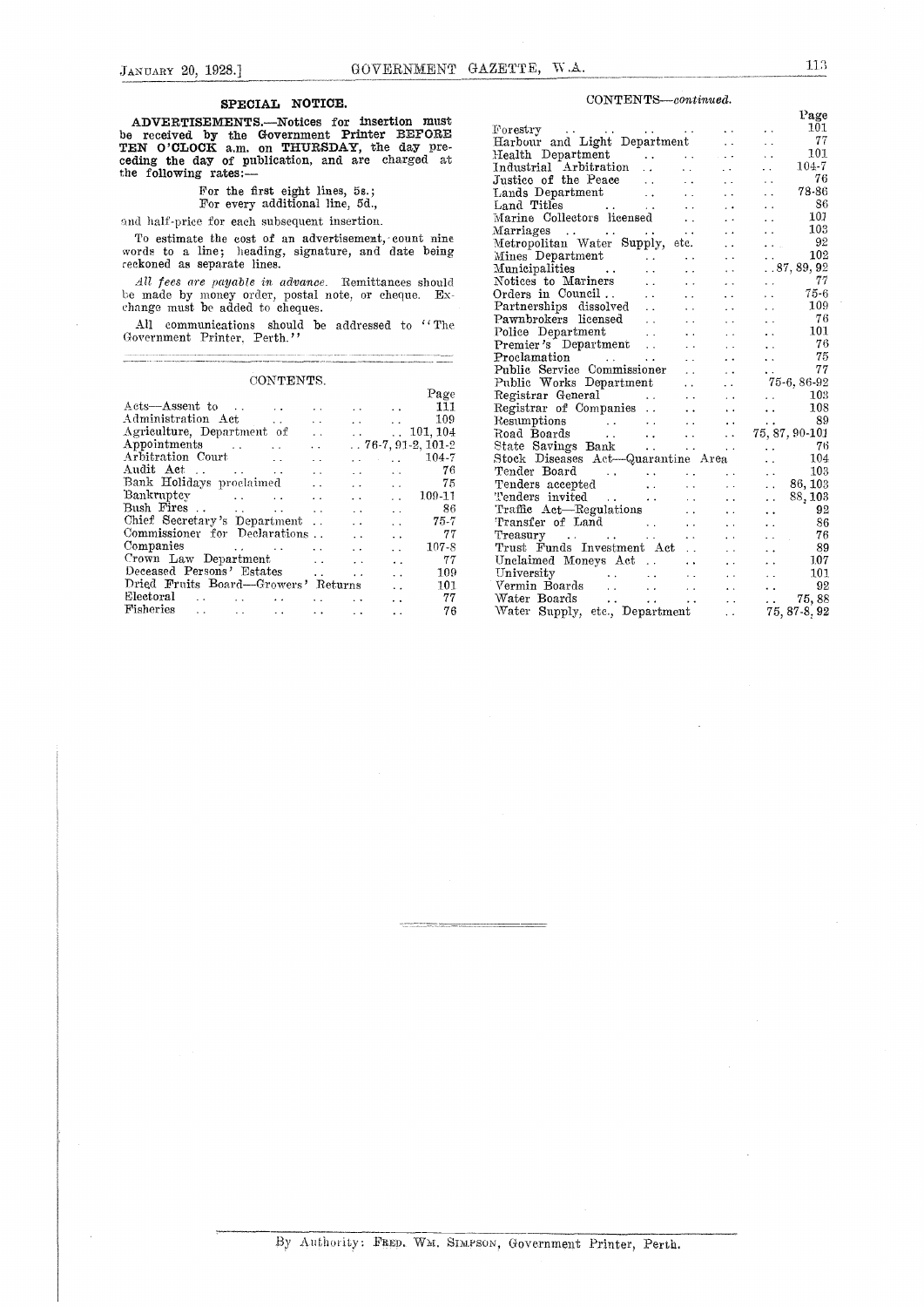

# Government Gazette

# PERTH, FRIDAY, 20 JANUARY 1928 No. 3

© STATE OF WESTERN AUSTRALIA

### **CONTENTS**

Acts—Assent to Administration Act Agriculture, Department of Appointments Arbitration Court Audit Act Bank Holidays proclaimed Bankruptcy Bush Fires Chief Secretary's Department Commissioners for Declarations Companies Crown Law Department Deceased Person's Estates Dried Fruits Board—Growers' Returns Electoral Fisheries Forestry Harbour and Light Department Health Department Industrial Arbitration Justice of the Peace Lands Department Land Titles Marine Collectors licensed Marriages Metropolitan Water Supply, etc. Mines Department Municipalities Notice to Mariners Orders in Council Partnerships dissolved Pawnbrokers licensed Police Department Premier's Department Proclamations Public Service Commissioner Public Works Department Registrar General Registrar of Companies Resumptions